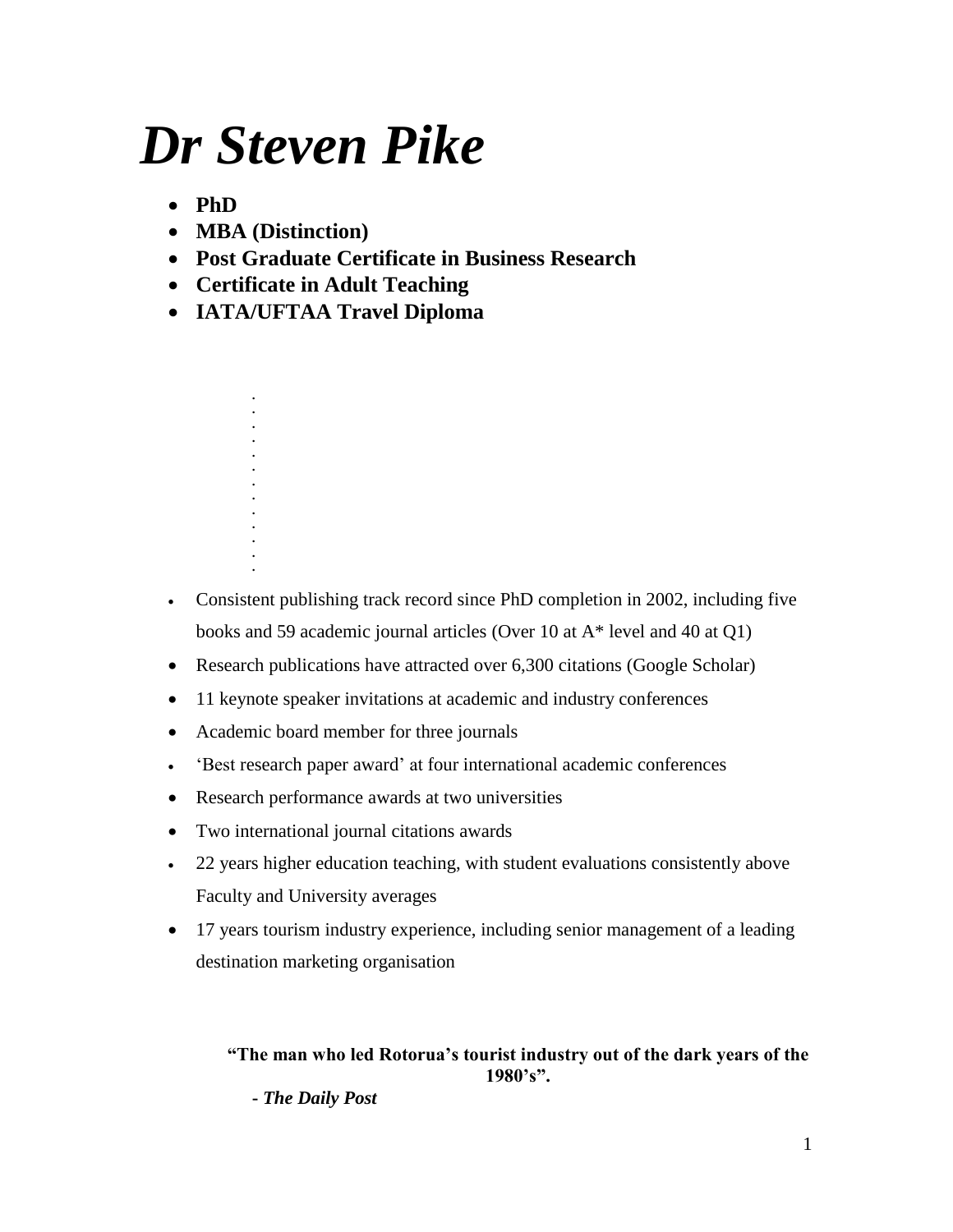# **Academic Qualifications**

| <b>Doctor of Philosophy</b><br>University of Waikato, New Zealand                            | 2003 |
|----------------------------------------------------------------------------------------------|------|
| <b>Postgraduate Certificate in Business Research</b><br>University of Waikato, New Zealand   | 1999 |
| <b>Master of Business Administration (Distinction)</b><br>University of Waikato, New Zealand | 1997 |
| <b>Diploma in Business</b><br>University of Waikato, New Zealand                             | 1996 |
| <b>Certificate in Adult Teaching</b><br>Bay of Plenty Polytechnic, New Zealand               | 1996 |
| <b>IATA/UFTAA Travel Diploma</b><br>IATA/UFTAA, Switzerland                                  | 1981 |

# **Awards**

**\_\_\_\_\_\_\_\_\_\_\_\_\_\_\_\_\_\_\_\_\_\_\_\_\_\_\_\_\_\_\_\_\_\_\_\_\_\_\_\_\_\_\_\_\_\_\_\_**

- 2018 Best Paper Award, World Conference for Graduate Research in Tourism, Hospitality & Leisure. Cappadocia, Turkey. October.
- 2017 Emerald International Citation of Excellence Award, Emerald Publishing.
- 2017 Journal of Hospitality & Tourism Management Highly Commended Paper Award
- 2013 Vice-Chancellor's Performance Award (Excellence in Research), Queensland University of Technology.
- 2013 Best research paper award.  $8<sup>th</sup>$  Consumer Psychology in Tourism, Hospitality  $\&$ Leisure Symposium. Istanbul. June.
- 2011 Vice-Chancellor's Performance Award (Excellence in Research), Queensland University of Technology
- 2010 Best research paper award. International Society of Tourism & Travel Educators Conference. Los Angeles. October.
- 2004 Research Advancement Award, Central Queensland University
- 2002 Faculty of Business and Law Research Award. Central Queensland University
- 2001 PhD research selected for Association of Polytechnics New Zealand (APNZ) Research Showcase at Parliament Buildings, Wellington.
- 2000 Best Research Poster Presentation, Travel & Tourism Research Association (TTRA) 31<sup>st</sup> Annual Conference, Los Angeles.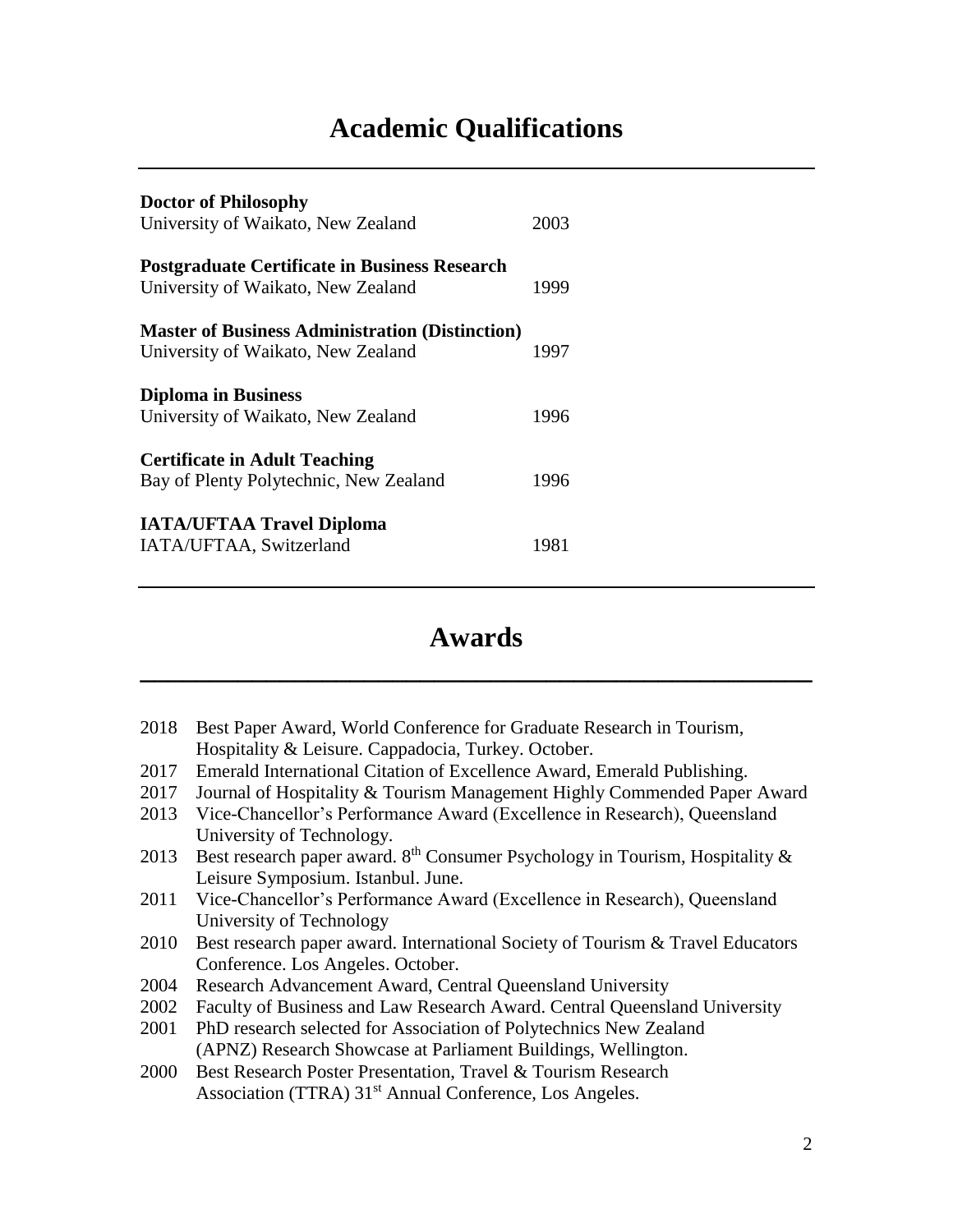# **Queensland University of Technology 2004 - present**

*Associate Professor, School of Advertising, Marketing & Public Relations (AMPR)*

Coordination of the following postgraduate units:

| <b>AMN403</b> | Marketing and Survey Research |
|---------------|-------------------------------|
| <b>GSN495</b> | <b>Tourism Marketing</b>      |
| <b>AMN404</b> | Project                       |
| <b>AMN406</b> | Readings in IMC               |

Coordination of the following undergraduate units:

| AMB351        | <b>Tourism Marketing</b>        |
|---------------|---------------------------------|
| <b>AMB310</b> | Internship                      |
| <b>AMB201</b> | Marketing and Audience Research |

Acting Head of School

Chaired the school's Teaching & Learning Committee Chaired the school's Research & Development Committee Member of the Faculty Teaching and Learning Committee Member of the Faculty of Business R  $&$  D committee, and RHD student subcommittee

Membership of the following School committees:

- Research & Development
- Student-Staff Liaison Committee
- Teaching & Learning Committee

Other responsibilities:

-Board member of the Queensland Tourism Industry (QTIC) Workforce Capacity Committee (2014-2015)

- Executive Board member of the QUT Centre for Emergency & Disaster Management (2012-2013)

- Founding member of the QUT Consumer Research Group (2013)
- Honours programme coordinator (2008)
- School research coordinator (2008)

- Initiation and Coordination of AMPR monthly research methods seminars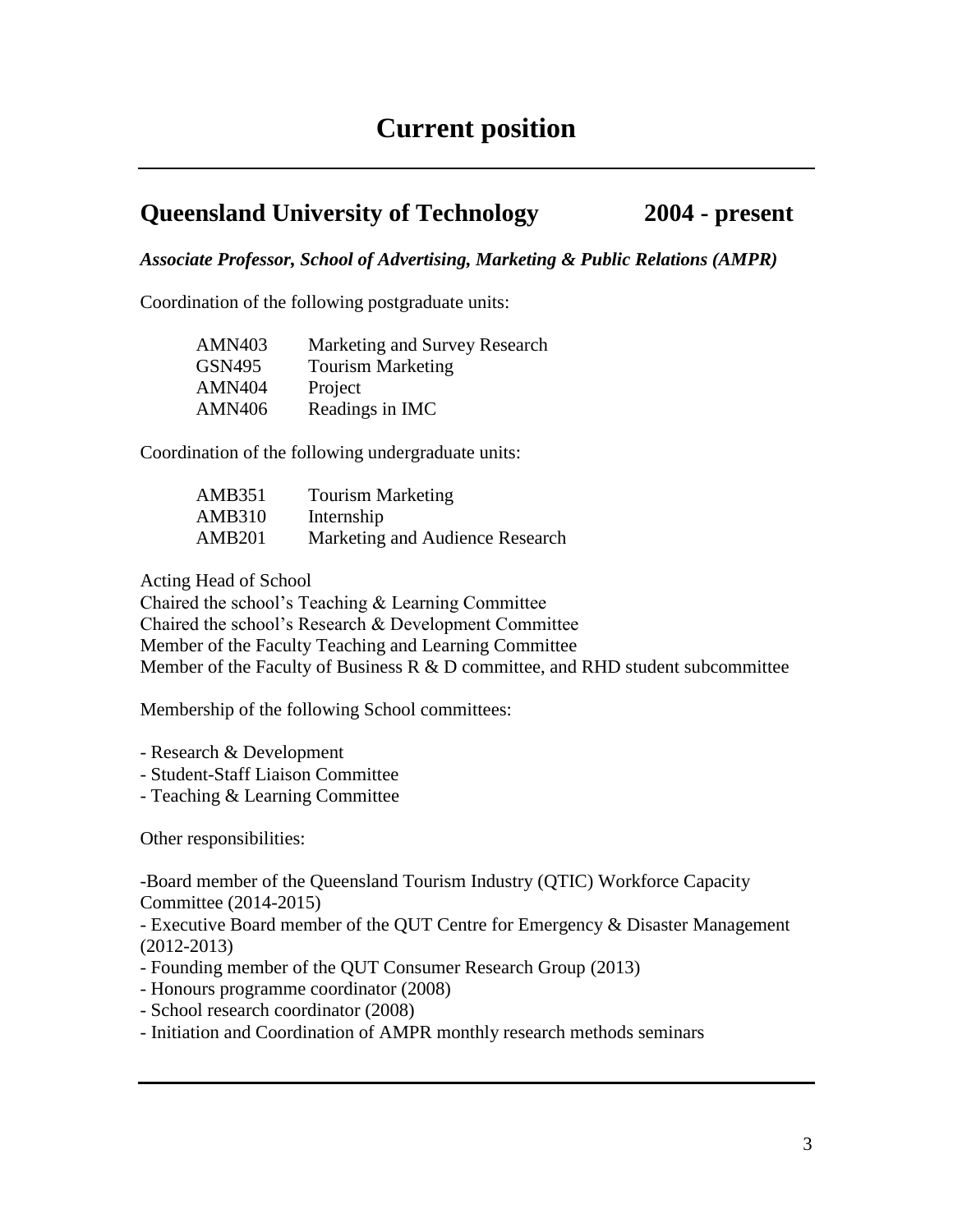# **Academic Publications**

**\_\_\_\_\_\_\_\_\_\_\_\_\_\_\_\_\_\_\_\_\_\_\_\_\_\_\_\_\_\_\_\_\_\_\_\_\_\_\_\_\_\_\_\_\_\_\_\_**

#### **PhD Thesis**

Pike, S. (2002). *Positioning as a Source of Competitive Advantage – Benchmarking Rotorua's Position as a Domestic Short Break Holiday Destination*. PhD Thesis. University of Waikato. November.

#### **Books**

Pike, S. (2018). *Tourism Marketing for Small Businesses*. Oxford: Goodfellow.

Pike, S. (2016). *Destination Marketing Essentials*. (2nd Ed). Abingdon, Oxon: Routledge.

Pike, S. (2010). *Marketing Turistickog Odredista*. Turizmoteka: Zagreb.

Pike, S. (2008). *Destination Marketing*. Burlington, MA: Butterworth-Heinemann.

Pike, S. (2004). *Destination Marketing Organisations*. Oxford: Elsevier Science.

#### **Manuscripts in preparation**

Johnston, K., Taylor, M., & Pike, S. (2019). *Tourism Management*. **A\*/Q1**

Pike, S., Kotsi, F., & Wang, D. (2019). *Annals of Tourism Research*. **A\*/Q1**

Kotsi, F., Pike, S., & Tam, L. (2019). *Tourism Management*. **A\*/Q1**

Pike, S., & Tam, L. (2019). *Public Relations Review*. **A/Q1**

Pike, S., Dam, L., & Beatson, A. *Journal of Hospitality & Tourism Management*. **B**

Pike, S., Kotsi, F., & Casali, L. (2019). *Annals of Tourism Research*. **A\*/Q1**

#### **In review**

- Pike, S., & Kotsi, F. (2019). The 3 A's of stopover destination attractiveness: Access, ambience and attractions. *Journal of Travel & Tourism Marketing*. **A/Q1.**
- **Journal articles (59)**
- Pike, S. & Kotsi, F. (2019). Stopover destination image– Perceptions of Dubai, United Arab Emirates, among French and Australian travellers. *Journal of Travel & Tourism Marketing*.<https://doi.org/10.1080/10548408.2018.1476303> **A/Q1**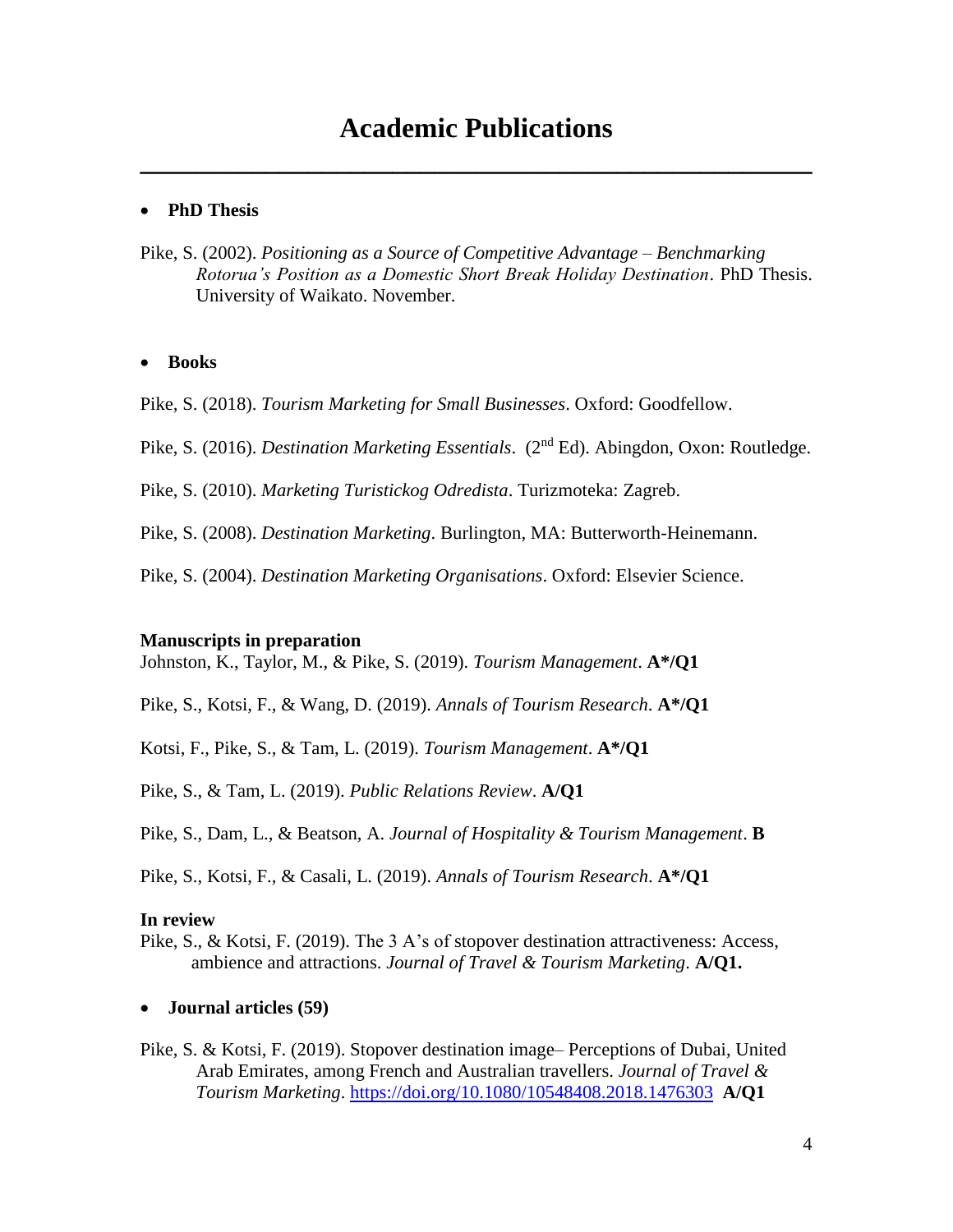- Kotsi, F., Pike, S., Gottlieb, U. (2018). Consumer-based brand equity (CBBE) in the context of an international stopover destination: Perceptions of Dubai in France and Australia. *Tourism Management*. 69 (December): 297-306. **A\*/Q1**
- Pike, S., & Ives, C. (2018). Regional spotlight: The restructuring of New Zealand's regional tourism organisations (RTO). *Journal of Destination Marketing & Management.* 9(September): 371-373. **Q1**
- Pike, S., Kotsi, F., & Tossan, V. (2018). Stopover destination image: A comparison of salient attributes elicited from French and Australian consumers. *Journal of Destination Marketing & Management*. 9 (September): 160-165. **Q1**
- Pike, S., Gentle, J., Kelly, L., & Beatson, A. (2018). Tracking brand positioning for an emerging destination during the advent of the social media era: 2003 to 2015. *Tourism and Hospitality Research*. 18(3): 286-296. **B**/**Q3**
- Pike, S. (2017). Destination image temporality Tracking perceived strengths and weaknesses over time. *Journal of Hospitality & Tourism Management*. 31: 126- 133. **Q1/TIER B. AWARDED THE JHTM 2017 HIGHLY COMMENDED PAPER AWARD**
- Pike, S., Gentle, J., Kelly, L., & Beatson, A. (2018). Tracking brand positioning for an emerging destination during the advent of the social media era: 2003 to 2015. *Tourism and Hospitality Research*. 18(3): 286-296. **B**/**Q3**
- Pike, S. (2016). Book review of Kozak, M., & Kozak, N. (Eds). 2016. Destination Marketing: An International Perspective. Wallingford, Oxon: Routledge. *Tourism Management.* 56: 205-206. **A\*/Q1**
- Pike, S. (2016). Destination image: identifying baseline perceptions of Brazil, Argentina and Chile in the nascent Australian long haul travel market. *Journal of Destination Marketing & Management*. 5(2): 164-170. **Q1**
- Pike, S., & Kotsi, F. (2016). Stopover destination image Using the Repertory Test to identify salient attributes. *Tourism Management Perspectives*. 18 (April): 68-73. **B/Q1**
- Pike, S., & Bianchi, C. (2016). Destination brand equity for Australia: testing a model of CBBE in short haul and long haul markets. *Journal of Hospitality & Tourism Research*. 40(1): 114-134. **A/Q1**
- Granville, F., Mehta, A., & Pike, S. (2016). Destinations, disasters and public relations: Stakeholder engagement in multi-phase disaster management. *Journal of Hospitality and Tourism Management.* 28 (September): 73-79. **B/Q1**
- Pike, S. (2015). Destination brand performance measurement over time: Tracking consumer perceptions of a competitive set of destinations over a 10 year period. *Acta Turistica.* 27(2): 135-164. **C**
- Pike, S., & Page, S. (2014). Destination Marketing Organizations and destination marketing: A narrative analysis of the literature. *Tourism Management*. 41:202- 227. **A\*/Q1. Received the Emerald International Citation of Excellence award.**
- Bianchi, C., Pike, S., & Lings, I. (2014). Investigating attitudes towards three South American destinations in an emerging long haul market using a model of consumer-based brand equity (CBBE). *Tourism Management*. 42: 215-223). **A\*/Q1**
- Glavas, C., Pike, S., & Mathews, S. (2014). Internet- enabled tourism entrepreneurs: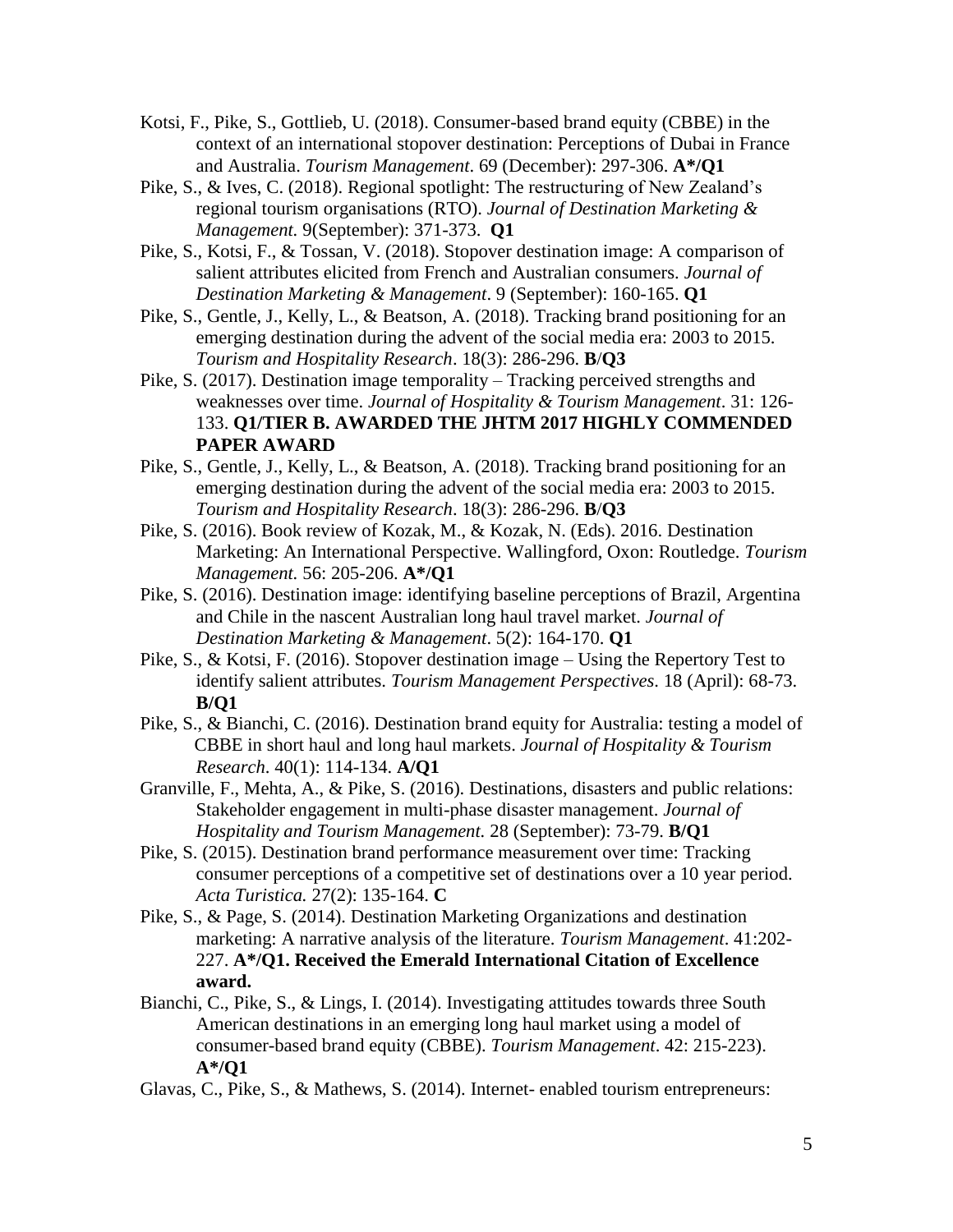international entrepreneurial values elicited through the Repertory Test with Laddering analysis. *International Journal of Tourism Research*. 16(1): 44-55. **A/Q1**

- Pike, S. (2013). Book review of Wang, Y., & Pizam, A. (Eds). Destination Marketing and Management – Theories and Applications. Wallingford, Oxfordshire: CABI. *Tourism Management*. 34(1): 247-253. **A\*/Q1**
- Pike, S., & Bianchi, C. (2013). Destination branding performance measurement: A nontechnical discussion for practitioners. *Tourism Tribune.* 28(1): 13-15. **(CHINESE LANGUAGE)**
- Pike, S. (2012). Destination positioning opportunities using personal values elicited through the Repertory Test and Laddering Analysis. *Tourism Management.* 33(1): 100-107. **A\*/Q1**
- Murdy, S., & Pike, S. (2012). Perceptions of visitor relationship marketing opportunities by destination marketers: An importance-performance analysis. *Tourism Management*. 33(5): 1281-1285**. A\*/Q1**
- Pike, S., Knott, K., & Newton, C. (2012). Perceptions of charities and the ultimate gift: The use of the Repertory Test to elicit salient bequest decision criteria. *International Review on Public and Non-Profit Marketing*. 9:119-136. **Q3**
- Pike, S., May, T., & Bolton, R. (2011). RTO governance: Reflections from a former marketing team. *Journal of Travel & Tourism Research*. Fall: 117-133. **C**
- Bianchi, C., & Pike, S. (2011). Antecedents of attitudinal destination loyalty in a long-haul market: Australia's brand equity among Chilean consumers. *Journal of Travel & Tourism Marketing*. 28(7): 736-750. **A/Q1**
- Pike, S., Murdy, S. & Lings, I. (2011). Visitor relationship orientation of destination marketing organisations. *Journal of Travel Research*. 50(4): 443-453. **A\*/Q1**
- Pike, S., & Mason, R. (2011). Destination competitiveness through the lens of brand positioning. *Current Issues in Tourism.* 14(2): 169-182**. A/Q1**
- Pike, S., Bianchi, C., Kerr, G., & Patti, C. (2010). Consumer-based brand equity for Australia as a long haul tourism destination in an emerging market. *International Marketing Review*. 27(4): 434-449. **A/Q1**
- Pike, S. & Larkin, I. (2010). Longitudinal evaluations of student satisfaction with a postgraduate unit using Importance-Performance Analysis. *Journal of Teaching in Travel & Tourism.* 10(3): 215-231.**C/Q3**
- Pike, S. (2010). Destination branding tracking brand equity for an emerging destination between 2003 and 2007. *Journal of Hospitality & Tourism Research*. 34(1): 124- 139. **A/Q1**
- Pike, S. (2009). Destination brand positions of a competitive set of near-home destinations. *Tourism Management*. 30(6) : 857-866. **A\*/Q1**
- Pike, S. & Schultz, D. E. (2009). Tourism research how is it relevant? *Tourism Recreation Research*. 34(3): 326-328. **A**
- Pike, S., & Scott, N. (2009). Destination brand equity among the host community  $-A$ potential source of competitive advantage for DMOs: the case of Brisbane, Australia. *Acta Turistica*. 21(2): 160-183. **C**
- Pike, S. (2009). Book review of Donald, S.H., & Gammack, J.G. 2007. Tourism and the Branded City: Film and Identity in the Pacific Rim. Aldershot: Ashgate. *Tourism Recreation Research.* 34(1). **A**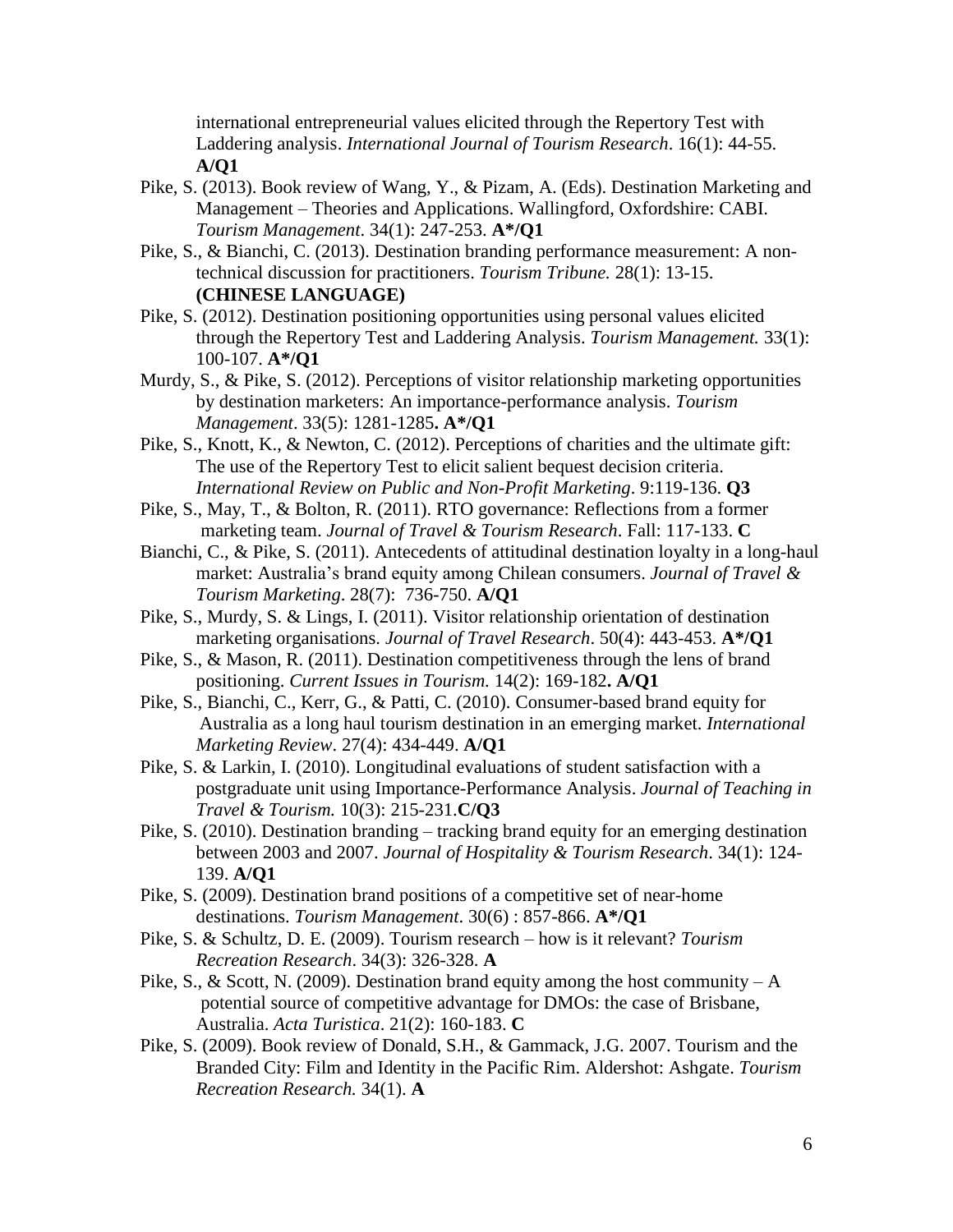- Pike, S. (2008). Book review of Ford, R.C., & Peeper, W.C. 2008. Managing Destination Marketing Organizations. Orlando: ForPer Publications. *Tourism Management*. 29: 1246. **A\*/Q1**
- Pike, S. (2008). Five limitations of destination brand image measurement. *Tourism Recreation Research.* 33(3): 361-363. **A**
- Pike, S. (2007). Destination image questionnaires The trial of a 'don't know' option. *Journal of Travel & Tourism Research*. 2(Fall): 151-160. **C**
- Pike, S. (2007). Destination image literature: 2001 2007. *Acta Turistica*. 19(2): 107- 125. **C**
- Pike, S. (2007). A cautionary tale of a resort destination's self-inflicted crisis. *Journal of Travel & Tourism Marketing*. 23(2/3/4): 73-82. **A/Q1**
- Pike, S. (2007). Consumer-based brand equity for destinations: Practical DMO performance measures. *Journal of Travel & Tourism Marketing.* 22(1): 51-61. **A/Q1**
- Pike, S. (2007). Repertory Grid Analysis in group settings to elicit salient destination brand attributes. *Current Issues in Tourism*. 10(4): 378-392. **A/Q1**
- Pike, S. (2007). Repeat visitors an exploratory investigation of RTO responses. *Journal of Travel & Tourism Research*. Spring: 1-13. **C**
- Pike, S. (2007). Conference report: International Conference on Destination Branding and Marketing for Regional Tourism Development. December 8-10 2005. Macau. *Tourism Management.* 28(2): 630-631. **A\*/Q1**
- Pike, S. (2007). Book review of Hitz, M., Sigala., M., & Murphy. J, (Eds). Information and Communication Technologies in Tourism 2006. New York: SpringerWien. *Tourism Management*. 28(4): 1144-1145. **A\*/Q1**
- Pike, S. (2007). Book review of Ritchie, B.W., Burns, P., & Palmer, C. (Eds). Tourism Research Methods: Integrating Theory with Practice. Wallingford, Oxfordshire: CABI. *International Journal of Contemporary Hospitality Management*. 19:1. **Q1**
- Pike, S. (2007). Book review of Frew, A.J., (Ed). Information and Communication Technologies in Tourism 2005. New York: SpringerWien. *Tourism Management*. 28(1):325-327. **A\*/Q1**
- Pike, S. (2006). Destination decision sets: A longitudinal comparison of stated destination preferences and actual travel. *Journal of Vacation Marketing*. 12(4): 319-328. **A/Q1**
- Pike, S. (2005). Tourism destination branding complexity. *Journal of Product & Brand Management*. 14(4): 258-9. **B/Q1**
- Pike, S. (2005). Book review of Frew, A.J., Hitz, M., & O'Connor, P. (Eds). Information and Communication Technologies in Tourism 2003. New York: SpringerWien. *Tourism Management*. **A\*/Q1**
- Pike, S. (2004). Book review of Singh, S., Timothy, D.J., & Dowling, R.K (Eds). Tourism in Destination Communities. *Tourist Studies*. 3(2): 228-229. **Q1**
- Pike, S. (2004). The use of repertory grid analysis and importance-performance analysis to identify potential determinant university attributes. *Journal of Marketing for Higher Education*. 14(2): 1-18. **C/Q3**
- Pike, S. (2004). Destination brand positioning slogans towards the development of a set of accountability criteria. *Acta Turistica*. 16(2): 102-124. **C**
- Pike, S., & Ryan, C. (2004). Destination positioning analysis through a comparison of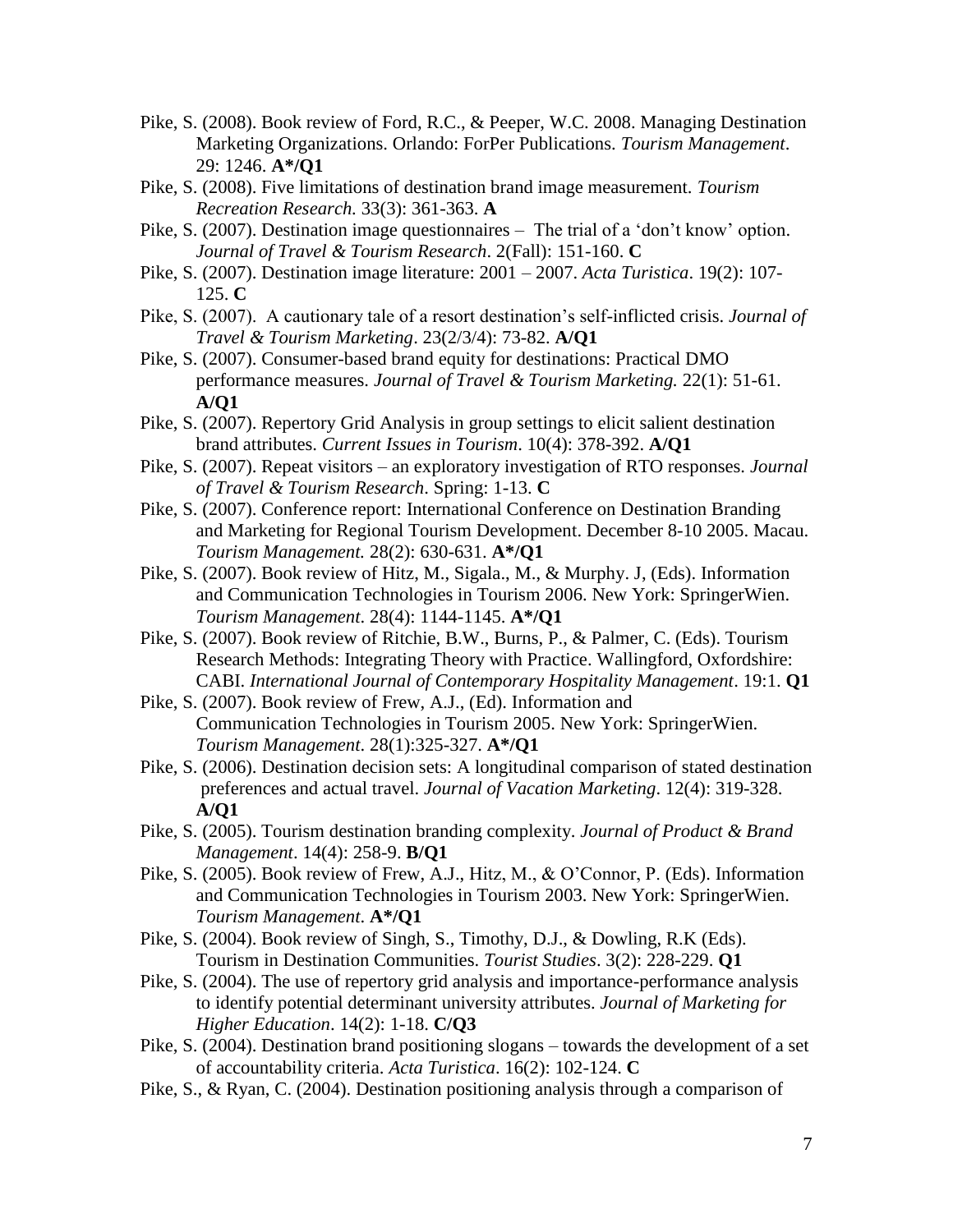cognitive, affective and conative perceptions. *Journal of Travel Research*. 42(4): 333-342. **A/\*Q1**

- Pike, S. (2003). A Tourism PhD Reflection. *Tourism Review*. 58(1): 16-18. **B/Q2**
- Pike, S. (2003). The use of Repertory Grid Analysis to elicit salient short break holiday attributes. *Journal of Travel Research*. 41(3): 326-330. **A\*/Q1**
- Ryan, C., & Pike, S. (2003). Maori based tourism in Rotorua Perceptions of place by domestic visitors. *Journal of Sustainable Tourism*. 11(4): 307-321. **A\*/Q1**
- Pike, S. (2003). Book review of Baum, T & Lundtorp, S. (Eds). Seasonality in Tourism. *Tourism Management*. 24 (3): 346-347. **A\*/Q1**
- Pike, S. (2002). The Use of Importance-Performance Analysis to Identify Determinant Short Break Destination Attributes in New Zealand. *Pacific Tourism Review.(Tourism Review International).* 6(2): 23-33. **C**
- Pike, S. (2002). ToMA as a measure of competitive advantage for short break holiday destinations. *Journal of Tourism Studies.* 13(1): 9-19. **A**
- Pike, S. (2002). Destination Image Analysis: A Review of 142 Papers from 1973-2000. *Tourism Management*. 23(5): 541-549. **A\*/Q1**
- Pike, S. (2001). Conference report: Lights, Camera, Action: Spotlight on Tourism in the New Millennium. 31<sup>st</sup> Annual Travel and Tourism Research Association Conference. June. *Tourism Management*. 22(5): 581-582. **A\*/Q1**

#### **Keynote conference presentations**

- Pike, S. (2019). Making research relevant to the tourism industry. *Zagreb Insititute for Tourism 6th Anniversary Conference*. November.
- Pike, S. (2016). Destination Marketing Organizations Research opportunities in an era of uncertainty. Key note presentation at the 6 *th International Conference on Tourism*. International Association for Tourism Policy (IATOUR). Naples. June. pp. 17-24.
- Pike, S. (2014). The destination marketing literature. *5 th Destination Marketing & Branding Conference*. Macau: Institute for Tourism Studies. December.
- Pike, S. (2009). DMO roles and challenges. UNWTO Tourism School, Fukuoka. November.
- Pike, S. (2008). Destination Management. UNWTO Tourism School, Melbourne. October.
- Pike, S. (2007). Destination branding is 'easier said than done' Practical challenges faced by DMOs. 2<sup>nd</sup> International Conference on Destination Branding and *Marketing*, Macau: IFT/Perdue University. December.

#### **Other key note speaker invitations unable to attend**

First International Conference on Branding and Tourism Development in Iran. 2016 Cultural Heritage, Handicrafts and Tourism Organization (ICHHTO). January.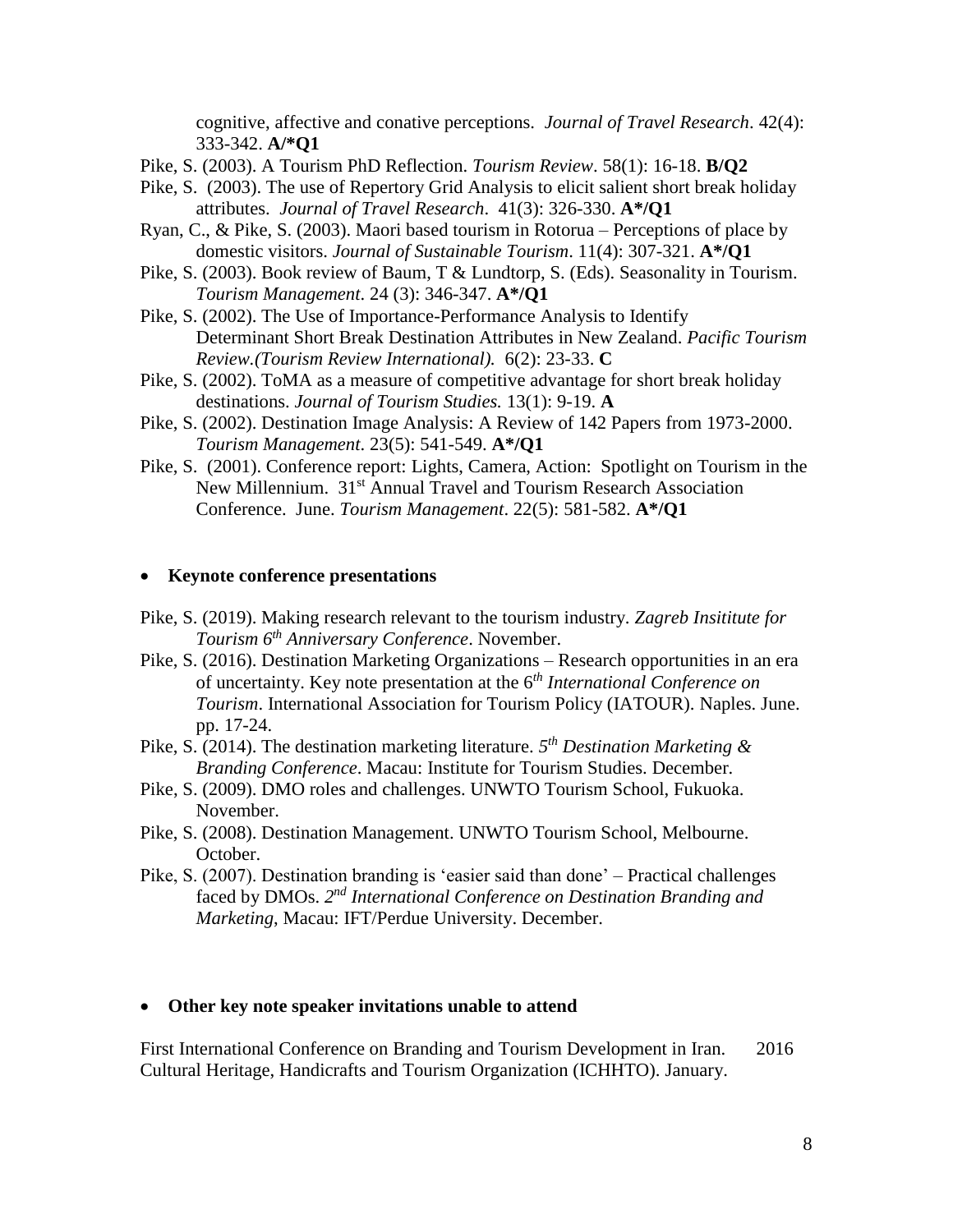| Zadar Tourism Industry Conference, Croatia. Zadar University. May.                                                         | 2016 |
|----------------------------------------------------------------------------------------------------------------------------|------|
| MARKTUR. 1 <sup>st</sup> South American Tourism Summit. Buenos Aires. May.                                                 | 2011 |
| 3 <sup>nd</sup> International Conference on Destination Branding and Marketing,<br>Macau: IFT/Perdue University. December. | 2009 |
| Asia Pacific Tourism Organization Conference, China. June.                                                                 | 2006 |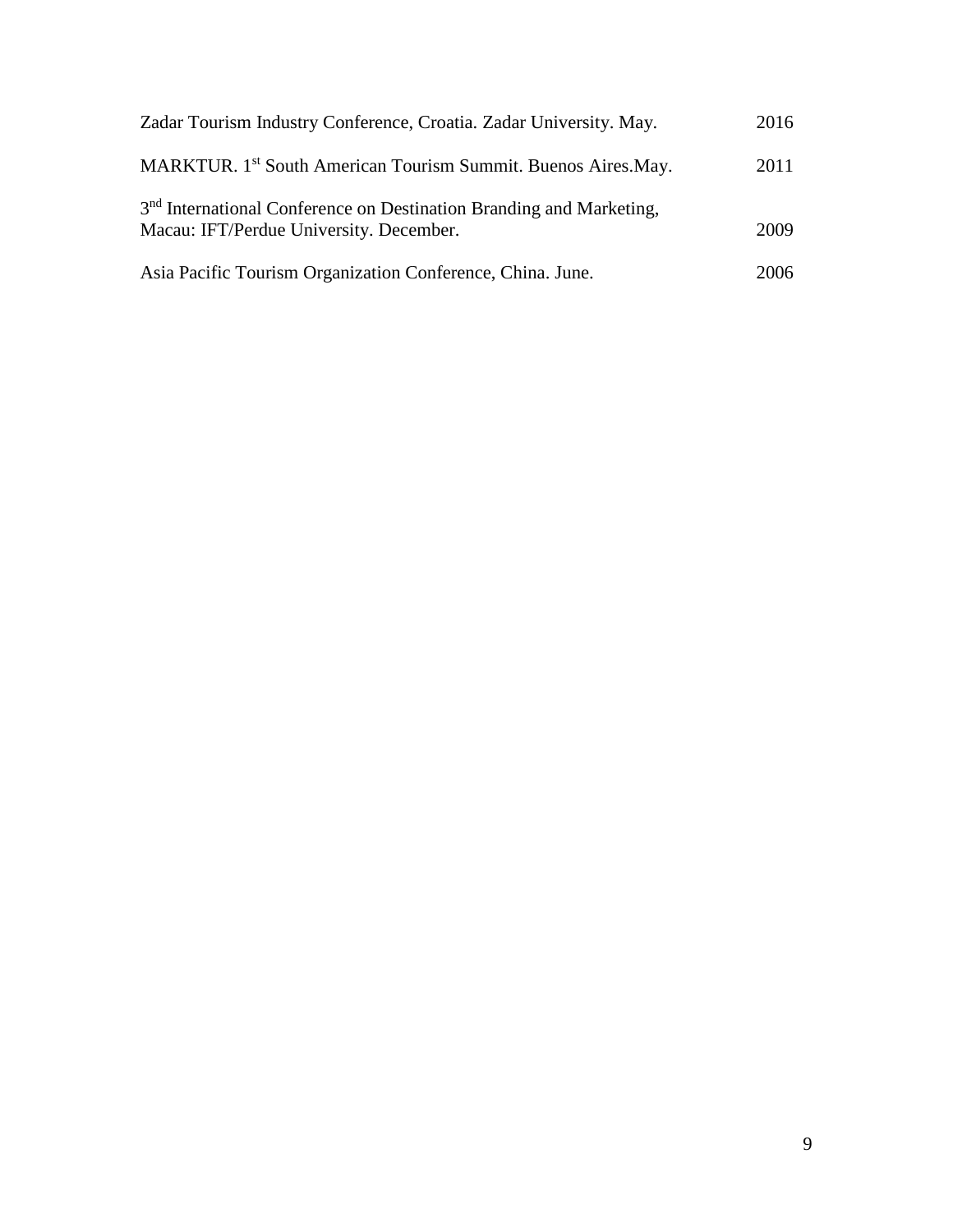#### **Book chapters and sections**

- Pike, S. (2018). Destination marketing organisations (DMO). In Cooper, C., Volo, S., Gartner, W., & Scott, N., (Eds.). *Sage Handbook of Tourism Management* – *Applications of Theories and Concepts to Tourism*. London: Sage Publications. pp. 129-153.
- Pike, S. (2018). Personal Construct Theory and the Repertory Test. In Nunkoo, R. (Ed). *Handbook of Research Methods for Tourism and Hospitality Management*. Abingdon, Oxon: Edward Elgar Publishing. pp. 222-230.
- Pike, S. (2014). Destination brand performance management over time. In Woodside, A.G., & Kozak, M. (Eds). *Tourists' Perceptions and Assessments. Advances in Culture, Tourism and Hospitality Research.* Volume 8. Emerald Group Publishing. pp. 111-120.
- Pike, S. (2010). A cautionary tale of a resort destination's self-inflicted crisis. In Scott, N., Laws, E., & Prideaux, B. (Eds). *Recovery Marketing after Crises.*  Binghampton, NY: The Haworth Press.
- Pike, S. (2008). Destination. In Luck, M. (Ed). *Encyclopedia of Tourism and Recreation in Marine Environments*. Wallingford: CABI.
- Pike, S. (2008). Region. In Luck, M. (Ed). *Encyclopedia of Tourism and Recreation in Marine Environments*. Wallingford: CABI.
- Pike, S. (2007). 100% Pure New Zealand. In Lukas, B., Hair, J.F., Bush, R.P., & Ortinau, D.J. (Eds) *Marketing Research*. Sydney: McGrawHill.

#### **Refereed Conference Papers**

- Kotsi, F., & Pike, S. (2018). Destination image measurement in the context of a stopover. The attractiveness of Dubai for French and Australian travellers. *10th World Conference for Graduate Research in Tourism, Hospitality and Leisure.* Cappadocia, Turkey. October.
- Kotsi, F., Pike, S., & Tossan, V. (2017). Stopover destination attractiveness: Qualitative insights. *Proceedings of the 4th World Summit for Tourism and Hospitality.*  Orlando. December.
- Pike, S., & Kotsi, F. (2016). Stopover destination image the emergence of Dubai as a stopover destination for Australian long haul travellers. CAUTHE Conference. Sydney. February.
- Pike, S. (2013). Measuring a destination's brand equity between 2003 and 2012 using the consumer-based brand equity (CBBE) hierarchy. *8 th Consumer Psychology in Tourism, Hospitality & Leisure Research Symposium*. Istanbul. June.
- Pike, S., & Bianchi, C. (2013). Destination branding performance measurement for practitioners. *9 th Annual International Conference on Tourism. Athens Institute for Education and Research*. Athens. June.
- Murdy, S., Pike, S., & Lings, I. (2012). The development of a model to measure destination brand performance across travel contexts. *Australia New Zealand Marketing Academy Conference.* December.
- Pike, S., & Kerr. (2012). Employer brand attributes: a comparison of the perspectives of prospective employees and expert opinion. *International Academy of Business and Economics Conference*. Venice, Italy. June.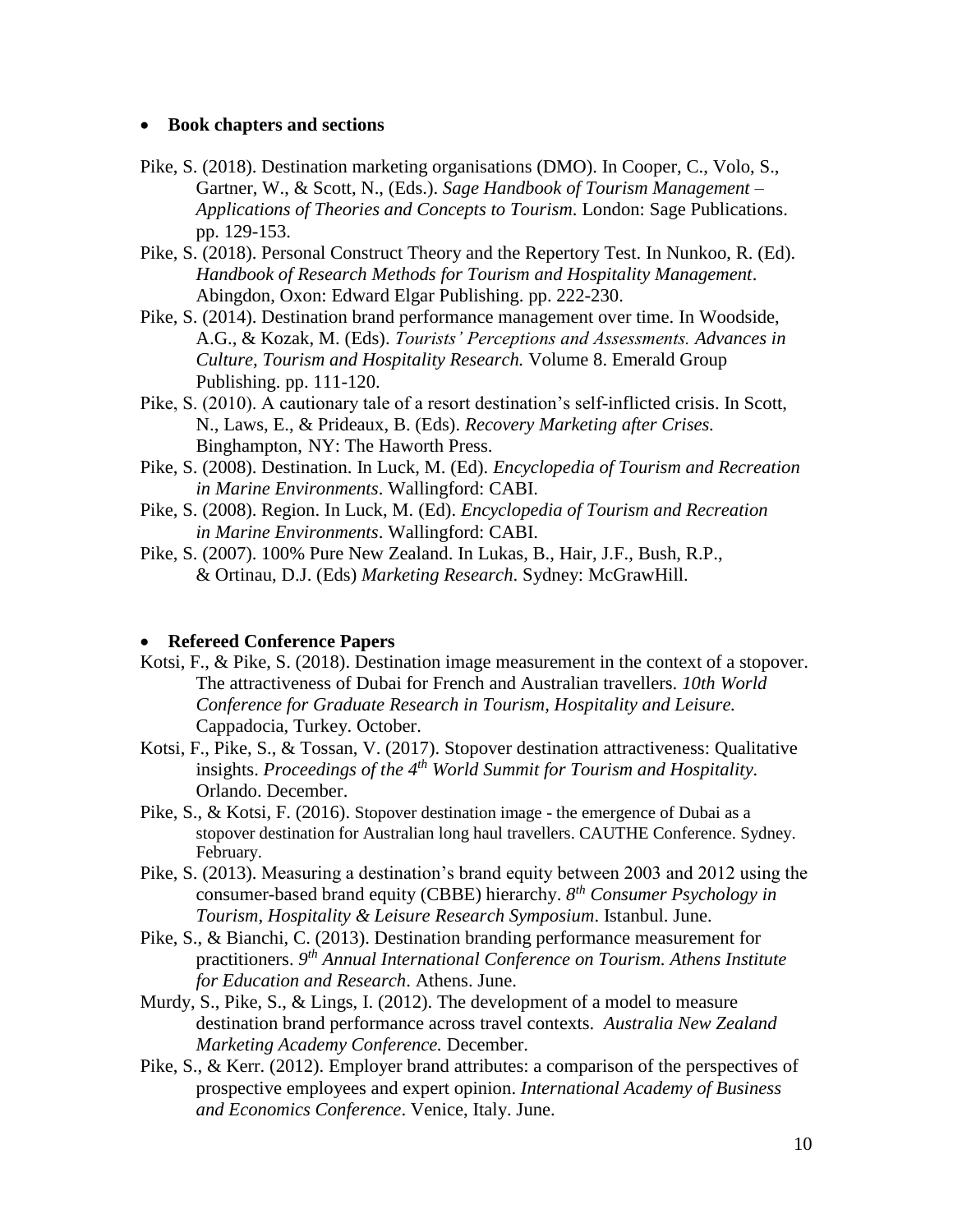- Murdy, S., & Pike, S. (2012). Perceptions of visitor relationship marketing opportunities by destination marketers: An importance-performance analysis. *2 nd Advances in Tourism Marketing & Management Conference*. Corfu, Greece. May.
- Murdy, S., Pike, S., & Lings, I. (2011).The evaluation of destination image across travel contexts. *Australia New Zealand Marketing Academy Conference.* Perth. December.
- Glavas, C., Mathews, S., & Pike, S. (2011). Internet-enabled international entrepreneurship. A conceptual exploration of the link between a firm's resource base, dynamic capabilities and international market performance. *Australia New Zealand Marketing Academy Conference.* Perth. December.
- Glavas, C., Mathews, S., & Pike, S. (2011). International entrepreneurial values elicited through repertory test and laddering analysis: *An SME, Internet- enabled tourism perspective*. Academy of International Business Southeast Asia Regional Conference: Taiwan. December.
- Pike, S. & Kerr, G. (2011). Advertising agency employer branding: Eliciting salient attributes from the perspective of prospective employees. *7th Global Brand Conference at Oxford 2011 of the Academy of Marketing's Brand Corporate Identity and Reputation Special Interest Group.* Oxford. April.
- Pike, S. & Bianchi, C. (2011). Modeling destination brand equity in an emerging long haul market. *Travel & Tourism Research Association European Chapter Conference.* Archamps. April.
- Pike, S. (2010). Destination positioning opportunities elicited through the repertory test with laddering analysis. *International Society of Travel & Tourism Educators (ISTTE) conference.* Los Angeles: October
- Bianchi, C., & Pike, S. (2010). An application of the CBBE model to assess brand loyalty for a long haul travel destination. *2010 Global Marketing Conference.* Tokyo. September.
- Murdy, S., Pike, S, & Lings. (2010). In pursuit of tourism destination brand loyalty: visitor relationship management orientation of destination marketing organisations. *6 th International Colloquium – Academy of Marketing SIG on Brand, Identity and Corporate Reputation*. ESADE. Barcelona. April.
- Bianchi, C. & Pike, S. (2009). Australia's Brand Equity as a Tourism Destination for Latin American Consumers. *ANZMAC Conference.* Melbourne. November.
- Pike, S. (2008). Destination branding tracking brand equity for a competitive set of near-home destinations. *International Society of Travel & Tourism Educators (ISTTE) conference.* Dublin: September.
- Pike, S. (2008). Destination branding analysing brand equity for Queensland's coral coast. *The Council for Australian University Tourism and Hospitality Education (CAUTHE) Annual Conference.* Gold Coast: Griffith University. February.
- Pike, S. (2007). Avoiding uninformed responses in destination image questionnaires. *International Society of Travel & Tourism Educators (ISTTE) conference.* Charleston, South Carolina. October.
- Pike, S. (2007). Destination image analysis the use of Kelly's triads to elicit salient attributes. Abstract presented at the *17th International Congress on Personal Construct Psychology*. Brisbane. July.
- Pike, S. (2006). Destination marketing meets clinical psychology: trialling group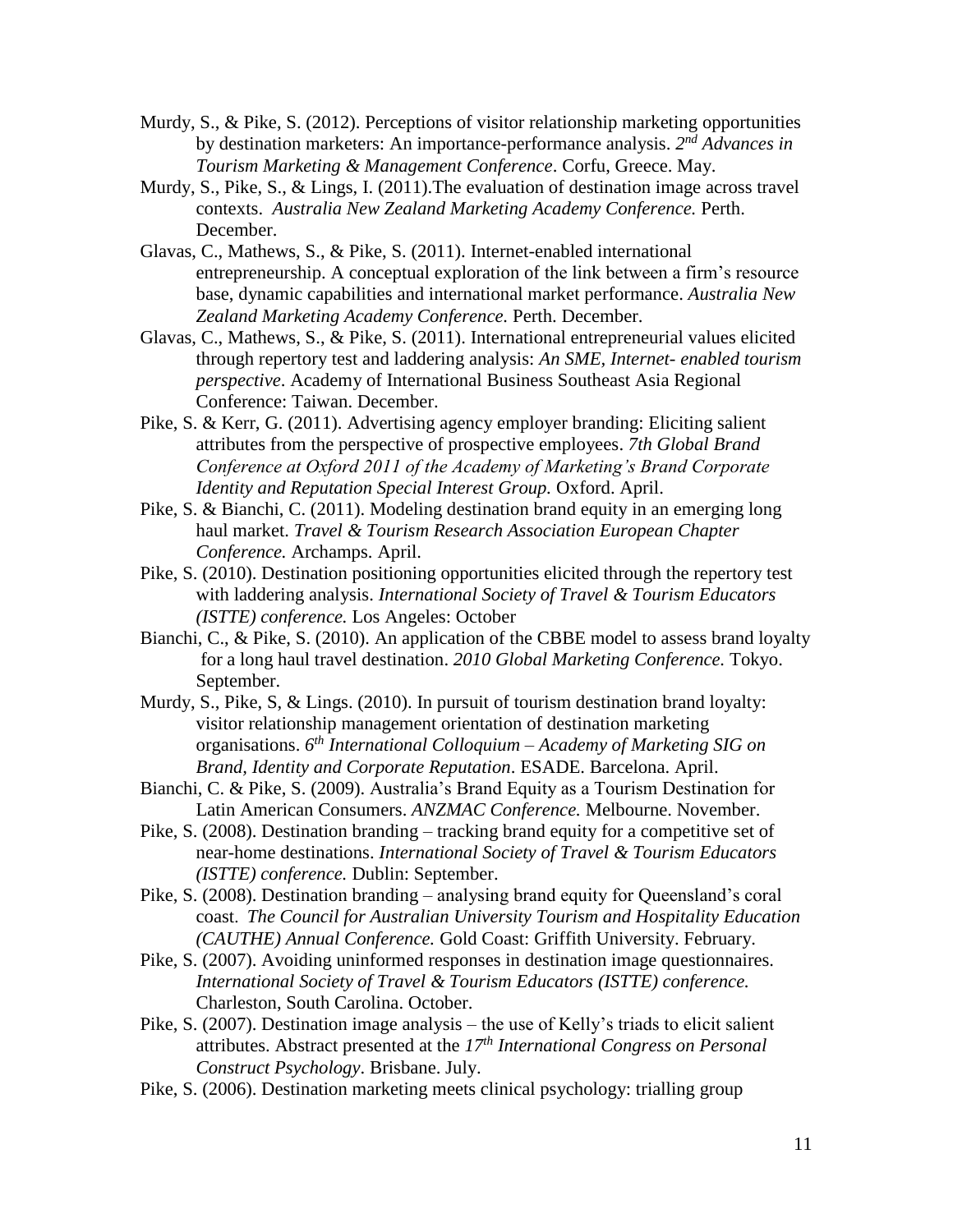applications of Repertory Grid Analysis. *International Tourism Conference*. Akdeniz University. Turkey. November.

- Pike, S. (2006). A case study of a resort destination's rise and fall and rise in line with government intervention. *International Society of Travel & Tourism Educators (ISTTE) conference.* Las Vegas. October.
- Pike, S. (2006). Visitor relationship management (VRM) repeat visitation opportunities for destination marketing organisations. *European Federation of the International Council of Hotel, Restaurant and Institutional Education Conference* (EuroCHRIE). Thessaloniki. October.
- Pike, S. (2005). Destination brand performance measures a consumer based brand equity approach. *International Conference on Destination Branding and Marketing for Regional Tourism Development*. Macao. December.
- Pike, S., & Larkin, I. (2005). Benchmarking student evaluations of a post graduate unit using importance-performance analysis. *Australia New Zealand Marketing Academy Conference*. Freemantle. December.
- Pike, S. (2005). Tourism destination preferences a longitudinal analysis of consumer decision sets. *European Federation of the International Council of Hotel, Restaurant and Institutional Education Conference* (EuroCHRIE). Paris. October.
- Pike, S. (2005). Benchmarking consumer-based brand equity for an emerging destination. *Tourism & Travel Research Association Conference*. New Orleans. June.
- Pike, S. (2004). Short break holidays in Australasia a missed and/or problematic opportunity to enhance destination loyalty. *Leisure-Futures Conference.* Bolzano, Italy: EUR.AC Research. November.
- Pike, S. (2004). Destination positioning slogans analysis of themes used by New Zealand regional tourism organisations. *Australia New Zealand Marketing Academy Conference*. Wellington: Victoria University of Wellington. November.
- Pike, S. (2004). Spoilt for choice short break holiday preferences in the Brisbane market. *The Council for Australian University Tourism and Hospitality Education (CAUTHE) Annual Conference.* Brisbane: University of Queensland. February. pp. 577-586.
- Pike, S. (2003). 'Hot chicks', 'better parties' or academic stuff perceptions of a regional university campus using Repertory Grid Analysis and Importanceperformance Analysis. *Australia New Zealand Marketing Academy Conference*. Adelaide: University of South Australia. December.
- Pike, S., and Ryan, C. (2003). Dimensions of short break destination attractiveness a comparison of cognitive, affective and conative perceptions. *The Council for Australian University Tourism and Hospitality Education (CAUTHE) Annual Conference.* Coffs Harbour: Southern Cross University. February.

#### **Unpublished Consultancy Reports and Conference Presentations**

- Pike, S. (2016). Perceptions of destinations don't change much over time. *Inside Tourism*. Issue 1,064. 10 March. pp. 8-9.
- Pike, S., & Gentle, J. (2016). *Tracking perceptions of the Sunshine Coast in the*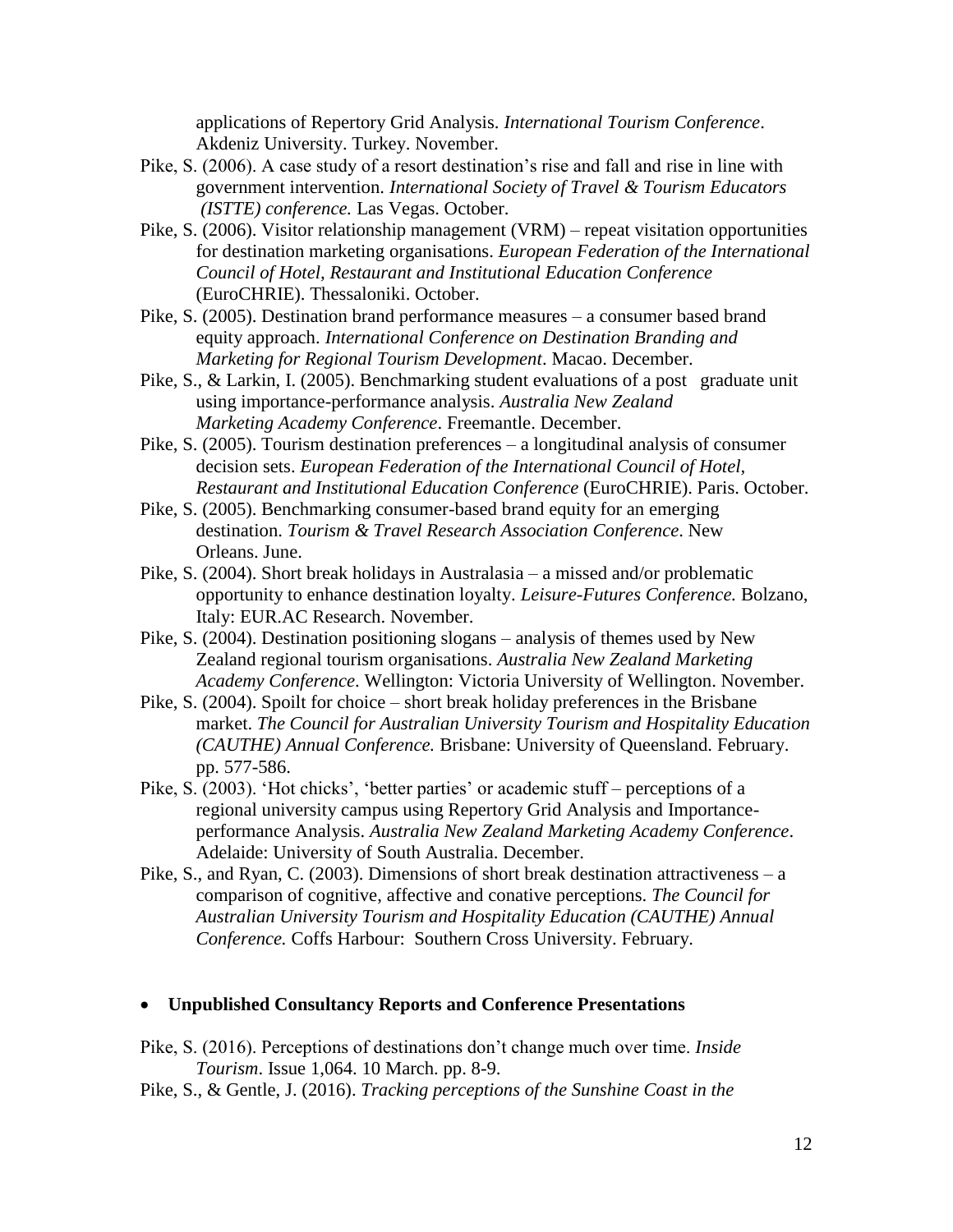*Brisbane short break holiday market: 2003-2015*. Report prepared for Sunshine Coast Destination Ltd. January.

- Pike, S., & Gentle, J. (2016). *Tracking perceptions of the Gold Coast in the Brisbane short break holiday market: 2003-2015*. Report prepared for Gold Coast Tourism Corporation. January.
- Pike, S., & Gentle, J. (2015). *Tracking perceptions of Bundaberg North Burnett in the Brisbane short break holiday market: 2003-2015*. Report prepared for Bundaberg Region Ltd. December.
- Pike, S., & Gentle, J. (2015). *Tracking perceptions of the Fraser Coast in the Brisbane short break holiday market: 2003-2015*. Report prepared for Fraser Coast Opportunities Ltd. December.
- Pike, S. (2014). *An update on destination brand perceptions in the Brisbane short break holiday market*. Prepared for Bundaberg Region Ltd. February.
- Pike, S. (2006). *An update on destination brand perceptions in the Brisbane short break holiday market*. Report prepared for Bundaberg Region Ltd. September.
- Pike, S. (2005). The *Brisbane Short Break Holiday Market.* Report prepared for Tourism Whitsundays. September.
- Pike, S. (2005). The *Brisbane Short Break Holiday Market.* Report prepared for Mackay Tourism Ltd. September.
- Pike, S. (2005). *Great potatoes…tasty destinations: Towards a set of Accountability criteria for destination brand slogans.* QUT School of AMPR – Management Briefing Seminar to Clemenger BBDO. June.
- Pike, S. (2005). *Great potatoes…tasty destinations: Towards a set of Accountability criteria for destination brand slogans.* QUT School of AMPR – Management Briefing Seminar to Publicis Mojo. June.
- Pike, S. (2005). Focus on branding. *Nigel Coventry's Inside Tourism*. Issue 538. March.
- Pike, S. (2005). *The Brisbane Short Break Holiday Market*. Report prepared for Capricorn Tourism. March.
- Pike, S. (2005). *Perceptions of the Fraser Coast in the Brisbane Short Break Holiday Market*. Report prepared for Fraser Coast South Burnett Regional Tourism Ltd. March.
- Pike, S. (2005). *The Brisbane Short Break Holiday Market*. Report prepared for Gladstone Area Promotion and Development Ltd. March.
- Pike, S. (2005). *Perceptions of the Coral Coast in the Brisbane Short Break Holiday Market*. Report prepared for Bundaberg Region Ltd. March.
- Pike, S. (2005). *Characteristics of the Brisbane Short Break Holiday Market*. Report prepared for Brisbane Marketing. February.
- Pike, S. (2005). *Opportunities in the Brisbane Short Break Holiday Market*. Report prepared for Southern Downs Tourist Association Inc. February.
- Pike, S. (2005). *Characteristics of the Brisbane Short Break Holiday Market*. Report prepared for The Outback Queensland Tourism Authority. February.
- Pike, S. (2005). *Characteristics of the Brisbane Short Break Holiday Market*. Report prepared for Brisbane Marketing. February.
- Pike, S. (2005). *Perceptions of the Gold Coast in the Brisbane Short Break Holiday Market*. Report prepared for Gold Coast Tourism. February.
- Pike, S. (2004). *Opportunities in the Brisbane Short Break Holiday Market*. Report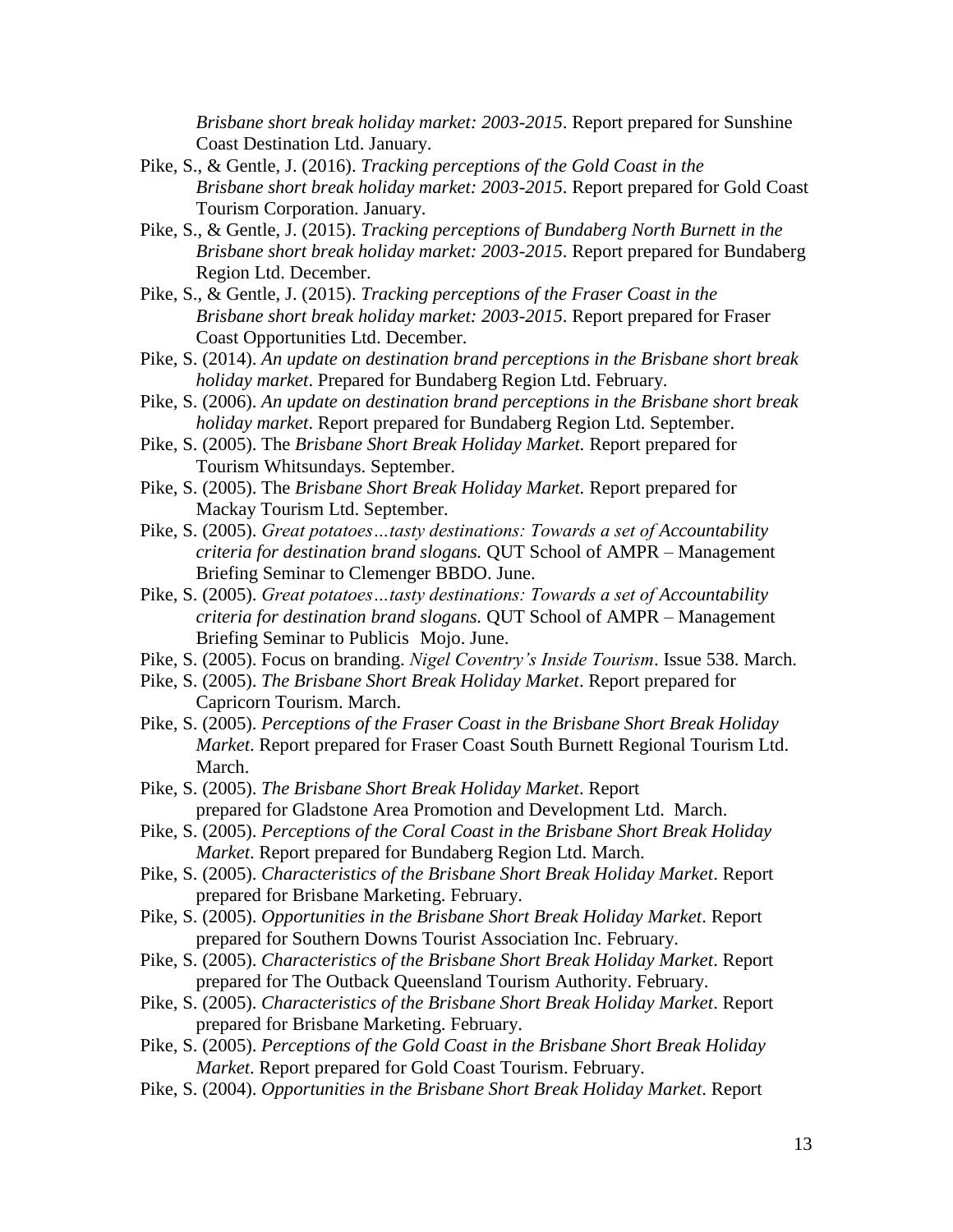prepared for Toowoomba & Golden West Tourist Association Ltd. December.

- Pike, S. (2003). *Beautiful Bargara Beach – An Ideal Short Break Destination.* Report prepared for the Bargara Progress Association. October.
- Pike, S. (2003). *Positioning the Coral Coast as a Short Break Destination*. Report prepared for the Burnett Shire Council Tourism Industry Advisory Committee. October.
- Pike, S. (2003). *Bridging Academia and Industry: Introducing Importance-Performance Analysis*. Report prepared for the Coral Coast Chamber of Commerce and Tourism. July.
- Pike, S. (2003). *The Brisbane Short Break Holiday Market.* Report prepared for Bundaberg Region Ltd. June.
- Pike, S. (2003). *Opportunities for the Coral Coast in the Brisbane Short Break Holiday Market*. Report prepared for Burnett Shire Council Tourism Industry Advisory Committee. May.
- Pike, S. (2003). *Market Perceptions of Central Queensland University's Bundaberg Campus*. Report prepared for Campus Management. April.
- Pike, S. (2002). *How is Taupo Positioned as a Short Break Holiday Destination in the Auckland Market?* Consultancy report prepared for Destination Lake Taupo. March.
- Pike, S (2001). *Northland's Position as a Domestic Short Break Destination*. Report presented to Destination Northland. Waitangi. March.
- Pike, S (2001). *Coromandel's Position as a Domestic Short Break Destination*. Report presented to Tourism Coromandel. Whangamata. March.
- Pike, S (2001). *Tauranga's Position as a Domestic Short Break Destination*. Report presented to Tauranga District Council. July.
- Pike, S. (2001). *How is Rotorua Positioned as a Domestic Short Break Holiday Destination in the Auckland Market?* Consultancy report prepared for Tourism Rotorua. November.
- Pike, S. (2000). *He Matai Tapoi Maori*. Report prepared for the board of the NZ Maori Arts & Crafts Institute. November.
- Pike, S. (1997). *Gisborne Tourism Services Board Implementation Plan 1997/98.*  Consultancy report prepared for Gisborne District Council. April.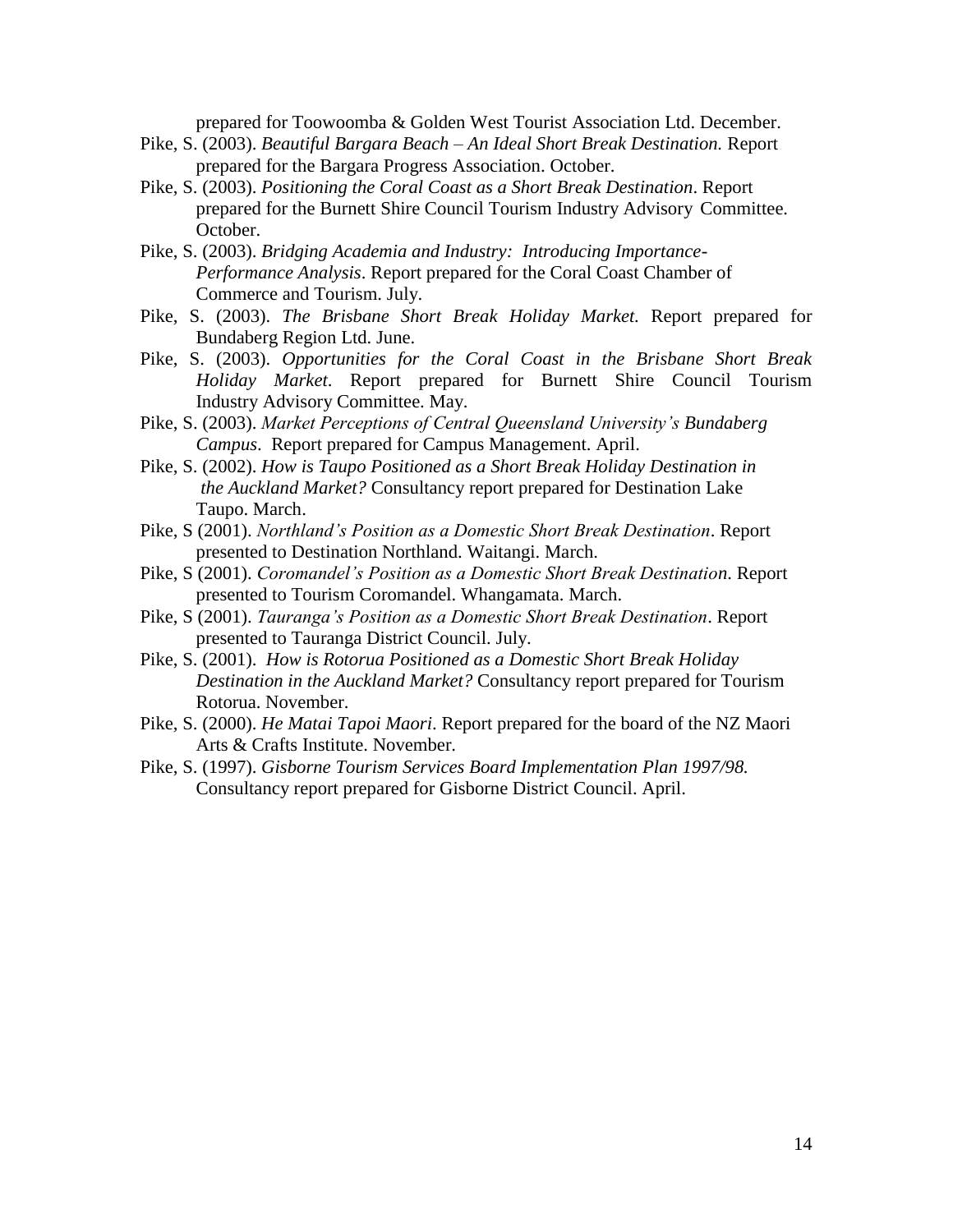# **Other Academic Experience**

**\_\_\_\_\_\_\_\_\_\_\_\_\_\_\_\_\_\_\_\_\_\_\_\_\_\_\_\_\_\_\_\_\_\_\_\_\_\_\_\_\_\_\_\_\_\_\_\_**

# **Journal editorial board member**

| Journal of Destination Marketing & Management $Q1$ (Founding member) 2011 - |               |
|-----------------------------------------------------------------------------|---------------|
| Acta Turistica                                                              | $2011 -$      |
| Tourism Recreation Research Q1                                              | $2009 - 2011$ |

# **Journal Reviewer Since**

| Tourism Management Q1                                               | 1998 |
|---------------------------------------------------------------------|------|
| Annals of Tourism Research Q1                                       | 2005 |
| Journal of Travel & Tourism Marketing Q1                            | 2004 |
| Journal of Hospitality & Tourism Management Q1                      | 2008 |
| International Journal of Hospitality Management Q1                  | 2009 |
| International Journal of Culture, Tourism, and Hospitality Research | 2013 |
| Journal of Destination Marketing & Management Q1                    | 2012 |
| Acta Turistica                                                      | 2012 |
| Tourism Geographies Q1                                              | 2008 |
| International Journal of Tourism Research Q1                        | 2008 |
| Current Issues in Tourism Q1                                        | 2007 |
| Journal of Air Transport Management Q1                              | 2017 |
| Journal of Travel & Tourism Research                                | 2007 |
| Anatolia                                                            | 2005 |
| <b>Tourism Recreation Research</b>                                  | 2005 |
| Tourism – An International Interdisciplinary Journal                | 2003 |
| New Zealand Geographer                                              | 1998 |

# **Expert panel member**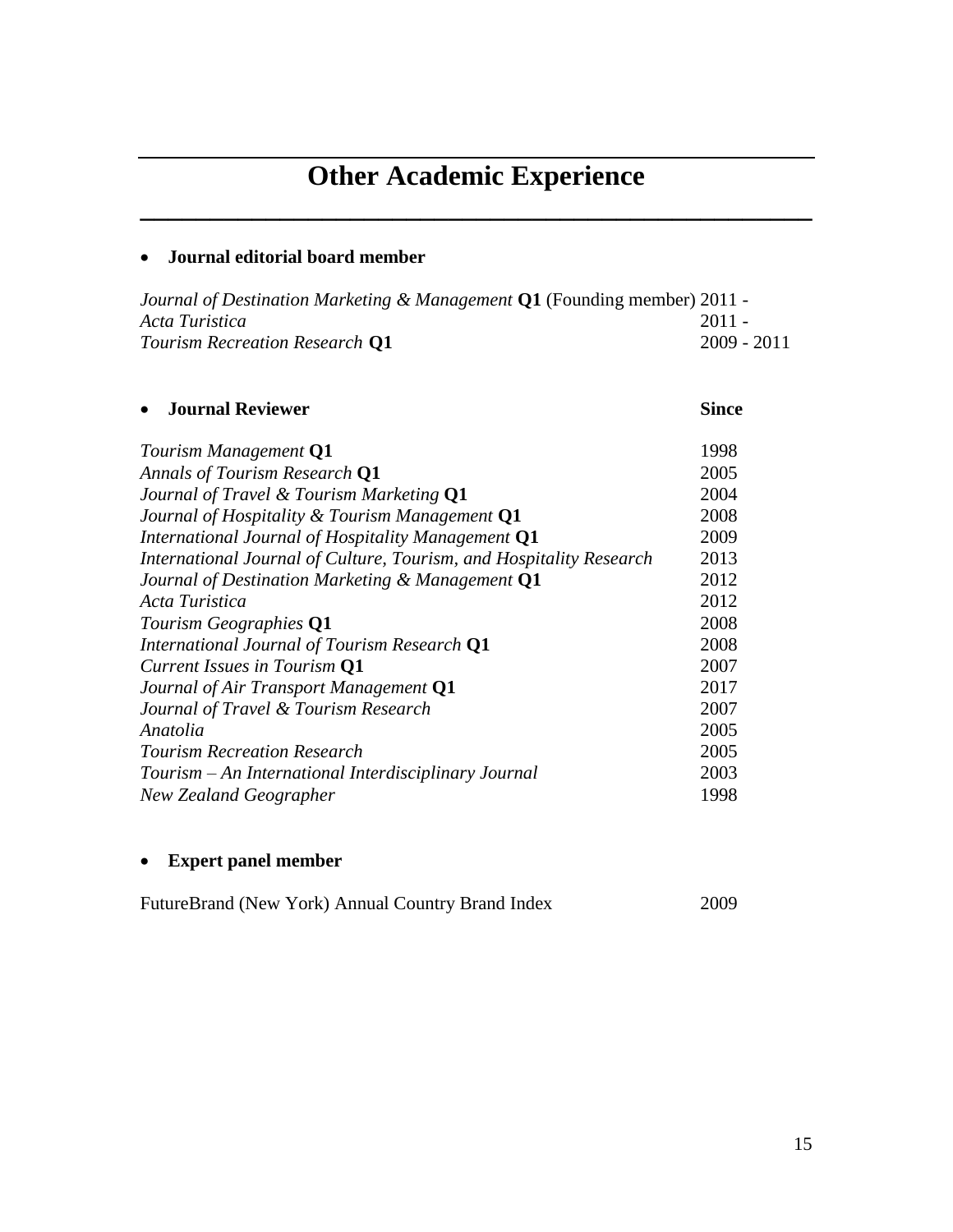# **Employment History**

# **Central Queensland University, Bundaberg, Australia**

*Senior Lecturer, School of Marketing & Tourism Faculty of Business and Law 2002 - 2004*

 Coordination of the delivery of the following School of Marketing and Tourism courses for external distance students and CQU campuses in Queensland, New South Wales, Victoria, Singapore, Hong Kong, Malaysia and Fiji:

> Advertising & Promotion (Postgraduate) Professional Competencies for Marketing, Tourism and Business

• Delivery of the following undergraduate marketing and tourism courses at Bundaberg Campus: Marketing, E-Marketing, Impacts of Tourism, Understanding Tourism

# **Waiariki Institute of Technology, Rotorua, New Zealand** *Lecturer 1998 – 2002 Bachelor of Tourism Management (BTM) programme New Zealand Diploma in Business programme*

The BTM was New Zealand's first tourism degree, commencing in 1995. Personal responsibilities on the BTM programme included the development and delivery of the following management papers: Marketing of Tourism, Destination Marketing, Tourism Business Planning, Tourism Industry Management, and Principles of Marketing

Other responsibilities included: Student research supervision, overseas field trip organisation (Samoa 2001, Gold Coast 2000), Industry internship supervision

# **Bay of Plenty Polytechnic, Tauranga, New Zealand**

*Lecturer 1996 - 1997 New Zealand Diploma in Business programme Diploma in Tourism programme Diploma in Travel programme*

Principle lecturer for the delivery of the following courses: Tourism Industry Management, Principles of Tourism, Destination New Zealand, Itinerary Planning, Stress and Time Management, Tour Guiding. Other responsibilities included: domestic field trips, student interviews, internal course moderation.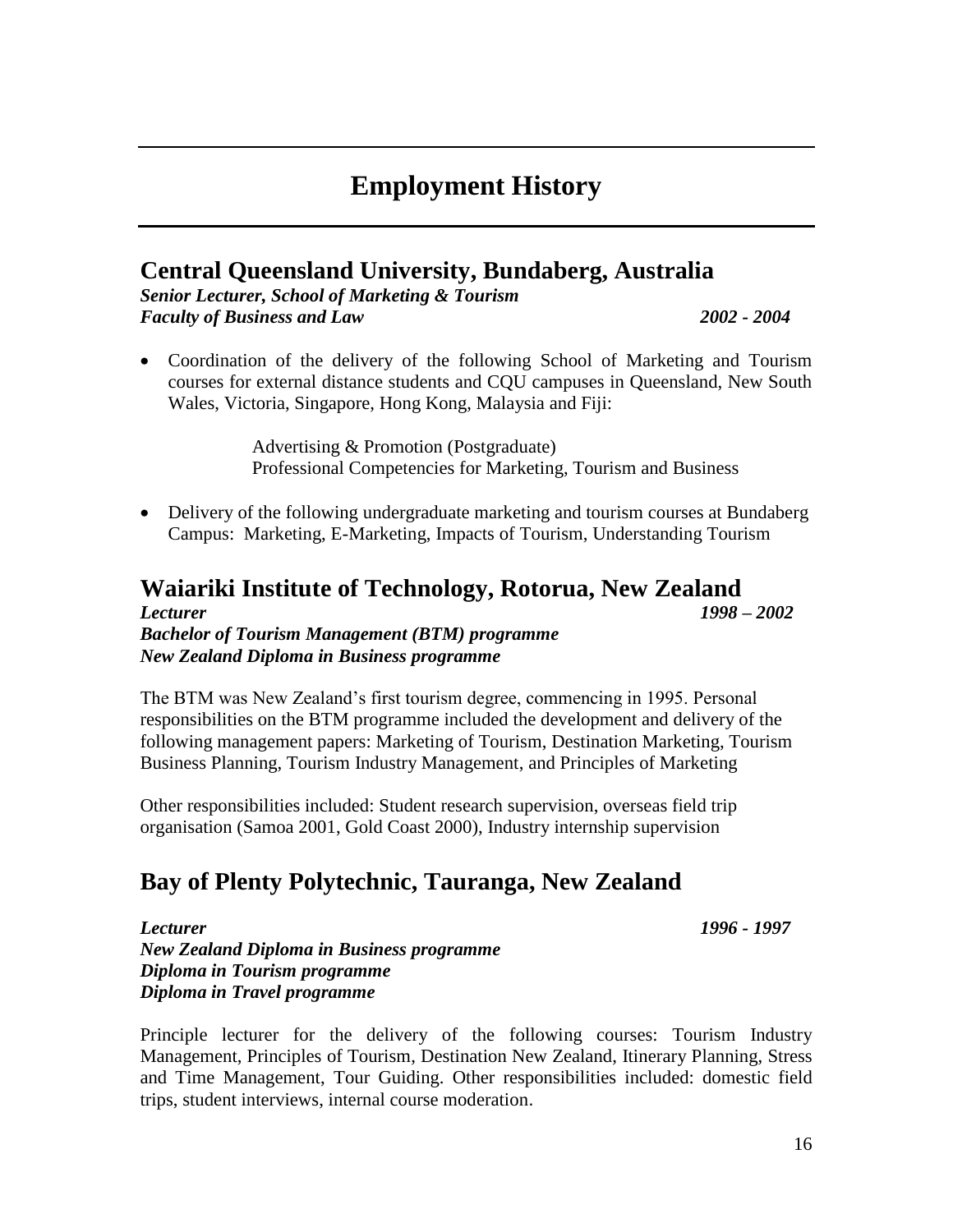# **Tourism Rotorua, New Zealand**

#### *General Manager 1989 - 1996*

Key responsibilities:

| Tourism Rotorua Marketing Office: 5 staff, \$1.1 million budget |                                                                                                     |                                               |
|-----------------------------------------------------------------|-----------------------------------------------------------------------------------------------------|-----------------------------------------------|
| Functions:                                                      | - Market Research<br>- Domestic promotion<br>- Local residents tourism awareness - Industry liaison | - Overseas promotion<br>- Public relations    |
|                                                                 | <b>Tourism Rotorua Travel Office:</b>                                                               | 10 staff, \$3 million turnover, IATA licensed |
| Functions:                                                      | - Domestic travel<br>- Group travel<br>- Conferences                                                | - Corporate travel<br>- Local sights          |
|                                                                 | <b>Rotorua Convention Centre:</b> 6 staff, \$1.5 million budget                                     |                                               |
|                                                                 | $\Gamma$ $\Lambda$                                                                                  | $\mathbf{r}$ 1 1 $\mathbf{r}$                 |

| Functions: | - Conferences | - Exhibitions |
|------------|---------------|---------------|
|            | - Theatre     |               |

*Ten years ago Taupo was the rising star and Rotorua was a dirty town and fragmented community, rapidly losing all appeal. The local council employed Steve Pike as marketing manager and Rotorua became a shooting star.*

## **- Tourism Today**

*Pike's appointment defined a new era. He was influential in leading the rejuvenation of the Rotorua region; sufficiently so that many local residents associate the process of recent revitalisation with the individual* **(Ateljevic and Doorne, 2000).**

# **Ansett Pioneer, Brisbane, Australia**

#### *Queensland Area Sales Manager, Brisbane 1988*

The primary goal was the development of increased travel agency sales, of the Ansett Pioneer range of coach touring holidays and scheduled services. Functions included: travel agency sales calls, consumer advertising, travel exhibitions, trade seminars.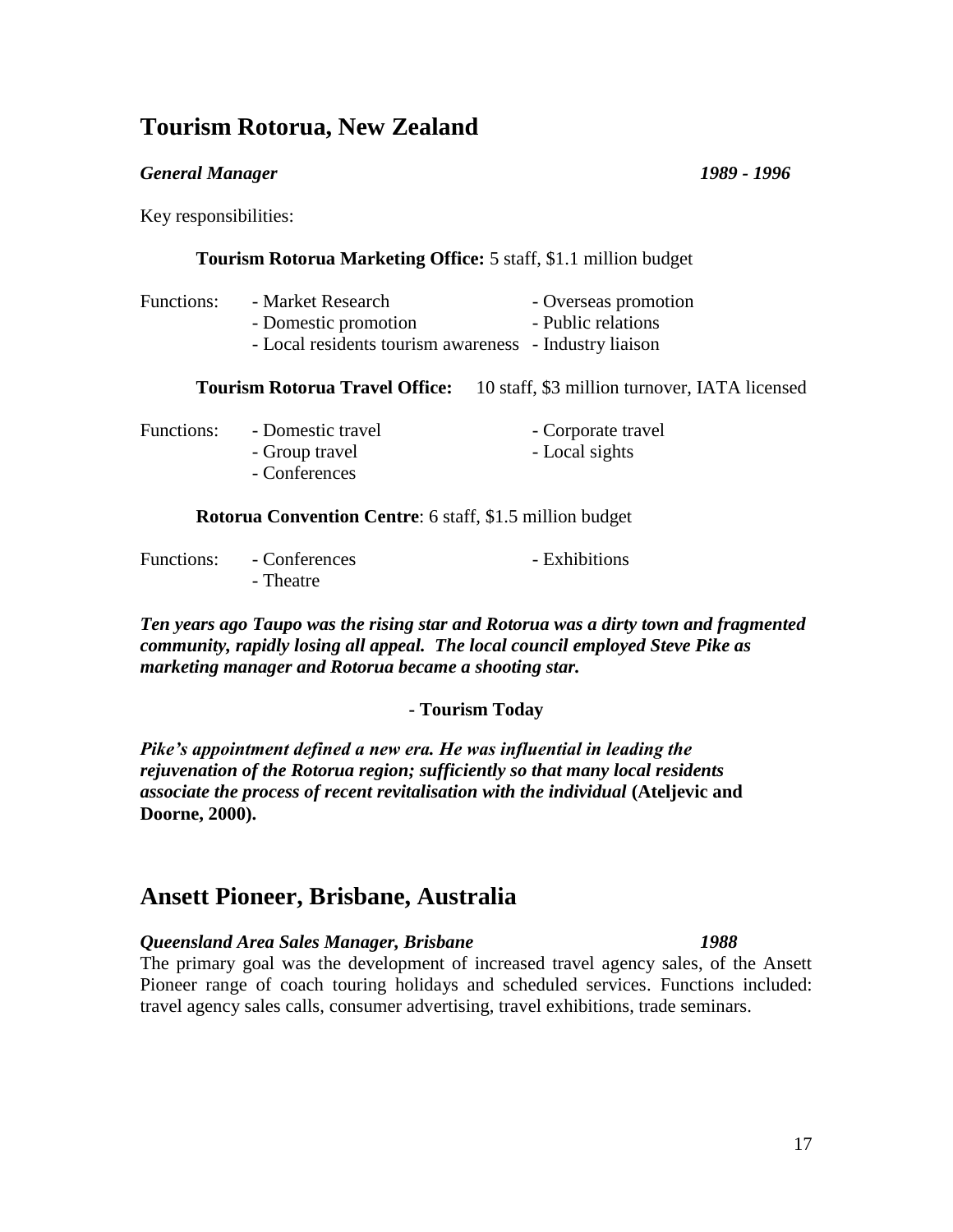# **New Zealand Tourism & Publicity Department**

## *Travel Consultant, Brisbane, Australia 1982 - 1987*

The primary goal was to support the New Zealand tourism industry's development in Queensland, Northern Territory and Papua New Guinea. Functions included: agents reservations, consumer reservations, group travel, travel exhibitions, agents seminars.

*Promotions Officer, Rotorua, New Zealand 1978 - 1982* The primary goals were the central reservations support for the department's overseas offices, and the servicing of visitors' travel and sightseeing. Other responsibilities included: Visiting Media Programme, Assistant Hunting & Fishing Advisory Officer.

# **National Bank**

*Head Teller, Rotorua, New Zealand 1977 - 1978*

# **Rainbow & Fairy Springs Wildlife Sanctuary**

*Part time tour guide, Rotorua, New Zealand 1976 – 1980*

# **BOARD MEMBERSHIP**

| <b>Queensland Tourism Industry Council – Workforce Capacity</b> | $2012 - 2014$ |
|-----------------------------------------------------------------|---------------|
| <b>QUT Centre for Emergency &amp; Disaster Research</b>         | $2012 - 2013$ |
| <b>Bargara Council - Tourism Advisory Board</b>                 | $2002 - 2004$ |
| <b>Bundaberg Region Ltd - Destination marketing committee</b>   | 2003          |
| <b>Tourism Rotorua - Tourism Advisory Board</b>                 | $1990 - 1996$ |
| <b>Tourism Bay of Plenty</b>                                    | 1989 - 1991   |
|                                                                 |               |